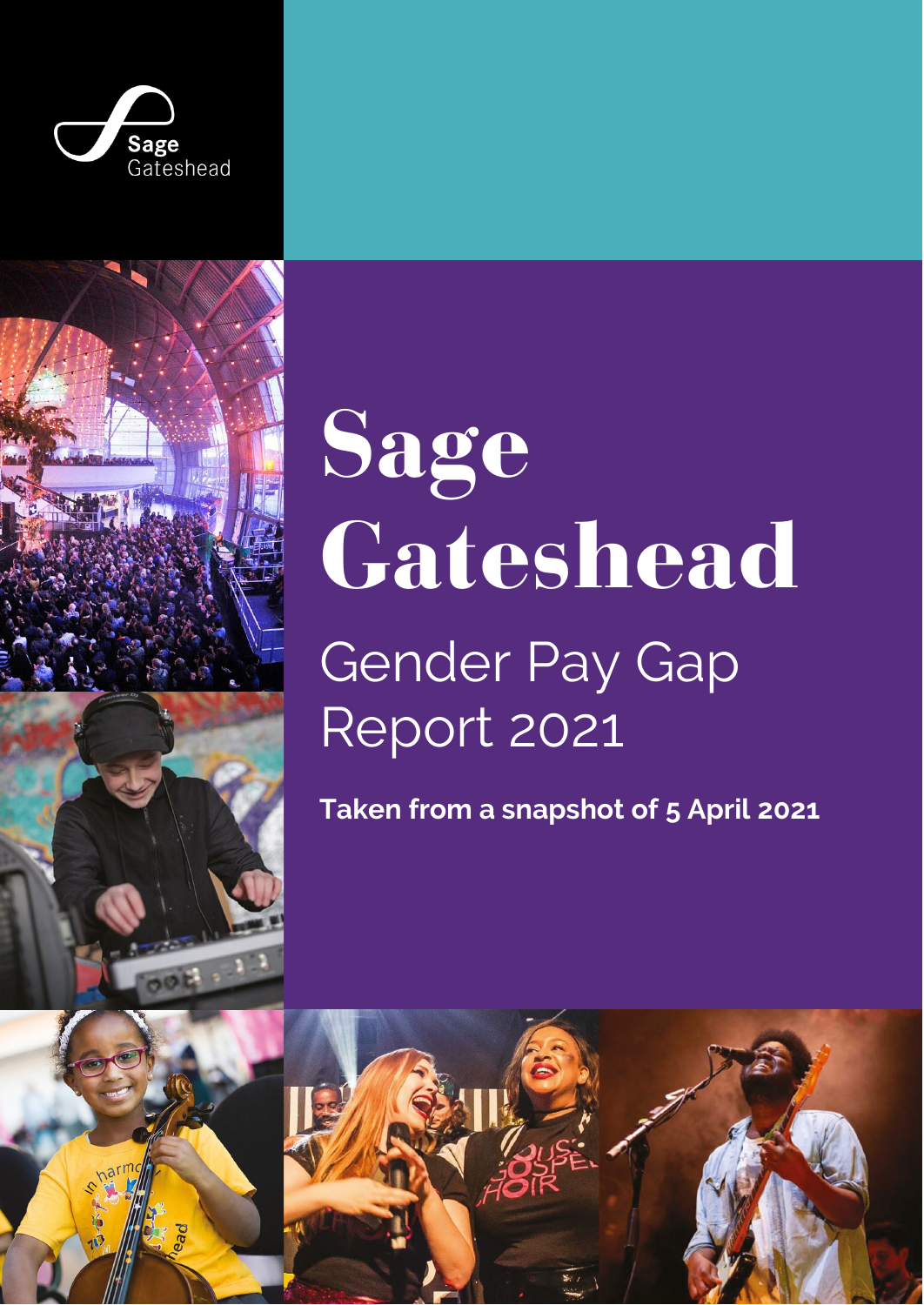## Gender Pay Gap Report

At Sage Gateshead we are committed to treating our people equally and ensuring everyone – no matter what their background, race, ethnicity or gender – has an opportunity to develop. This is really important to us.

#### **Gender Pay Gap**

The data to generate this report was taken from our payroll system using the snapshot date of 5 April 2021. The table below shows our overall mean and median gender pay gap based on hourly rates of pay. Sage Gateshead do not pay any employees bonus, so this analysis is not required. Gender pay gap calculations are expressed as a percentage in relation to the male salary. The percentage shown is the difference in overall mean and median pay between males and females.

#### **Hourly rate difference between male and females**

The data has shown that the mean hourly rate for males was £26.56, and the mean hourly rate for females was £33.94. This gives us the mean average of – 27.79%. The median hourly rate for males is £16.38, and the median hourly rate for females is £17.06. This gives us the median average of -4.15%.

|            | Mean (Average) | <b>Median (Mid-range)</b> |  |
|------------|----------------|---------------------------|--|
| Hourly Pay | - 27.79%       | $-4.15\%$                 |  |

#### **Proportion of males and females in each pay quartile**

We have divided our employees into four pay quartiles - three of 47 employees and one of 48 employees.

The graph below shows the percentage of males and females in each of these quartiles.

#### **Hourly Rate Quartiles**

| <u>Gender</u> | <u>Lower (47) Lower Middle (47) Upper Middle (47)</u> |                | <u> Upper (48)</u> |
|---------------|-------------------------------------------------------|----------------|--------------------|
| Male          | $23 - 48.94\%$ 19 - 40.43%                            | 24 – 51.06%    | $15 - 31.25\%$     |
| Female        | 24 - 51.06% 28 - 59.57%                               | $23 - 48.94\%$ | 33 - 68.75%        |